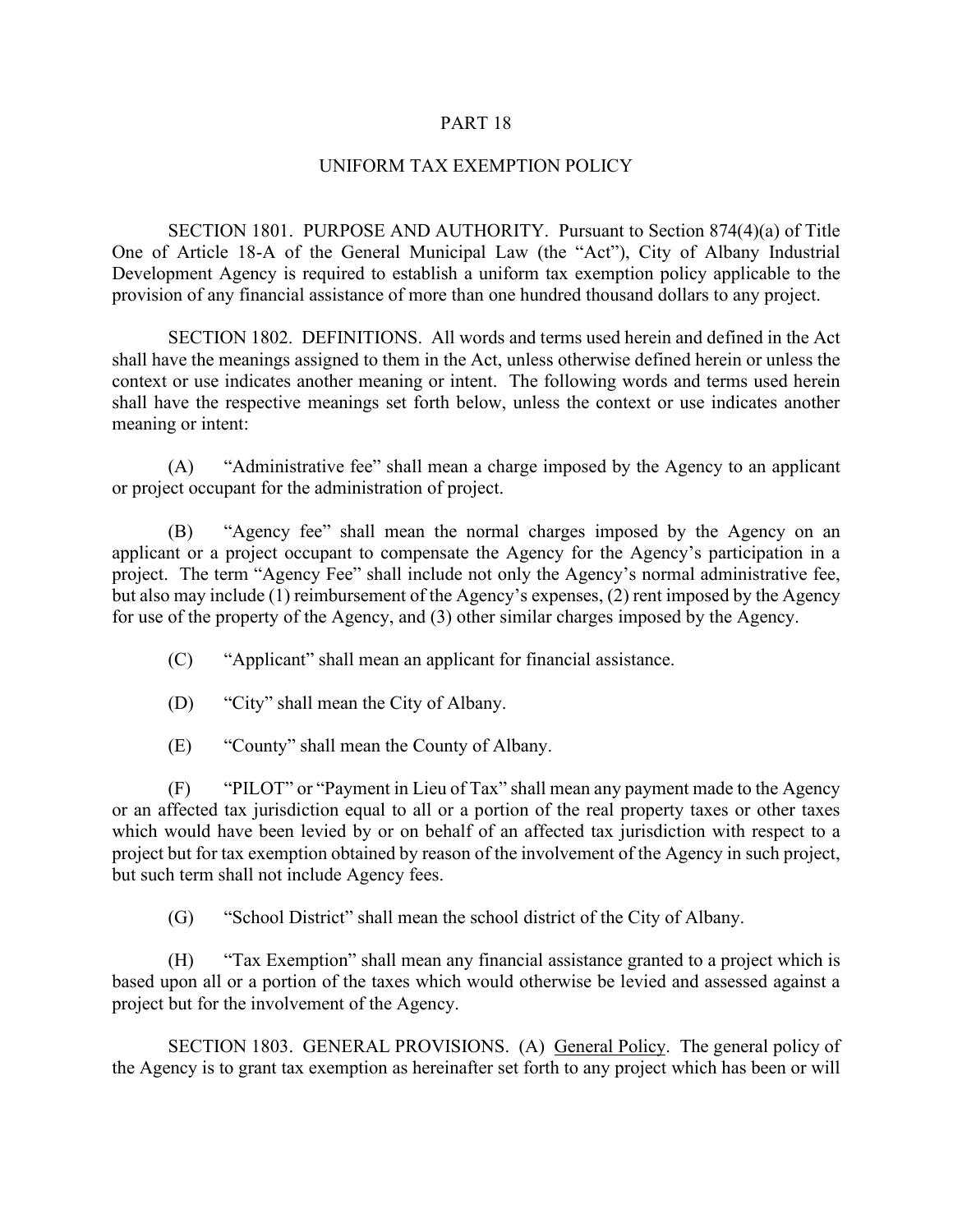be financed by the issuance by the Agency of bonds, notes or other evidences of indebtedness with respect thereto.

(B) Exceptions. The Agency intends to follow the general policy enunciated under subsection (A) of this Section absent special circumstances. The Agency reserves the right to deviate from such policy in special circumstances. In determining whether special circumstances exist to justify such a deviation, the Agency may consider factors which make the project unusual, which factors might include but not be limited to the following: (1) the magnitude and/or importance of any permanent private sector job creation and/or retention related to project; (2) whether the affected tax jurisdictions will be reimbursed by the project occupant if the project does not fulfill the purposes for which tax exemption was granted; (3) the impact of the project on existing and proposed businesses and/or economic development projects; (4) the amount of private sector investment generated or likely to be generated by the project; (5) demonstrated public support for the project; (6) the estimated value of the tax exemptions requested; and (7) the extent to which the proposed project will provide needed services and/or revenues to the affected tax jurisdictions. In addition, the Agency may consider the other factors outlined in Section 874(4)(a) of the Act.

(C) Application. No request for a tax exemption shall be considered by the Agency unless an application and environmental assessment form are filed with the Agency on the forms prescribed by the Agency pursuant to the rules and regulations of the Agency, including a description of the proposed project and of each tax exemption sought with respect to the project, the estimated value of each tax exemption sought with respect to the project, the proposed financial assistance being sought with respect to the project, the estimated date of completion of the project, an analysis of the costs and benefits of the project, and whether such financial assistance is consistent with this part.

SECTION 1804. SALES AND USE TAX EXEMPTION. (A) General. State law provides that purchases of tangible personal property by the Agency or by an agent of the Agency, and purchases of tangible personal property by a contractor for incorporation into or improving, maintaining, servicing or repairing real property of the Agency, are exempt from sales and use taxes imposed pursuant to Article 28 of the Tax Law. The Agency has a general policy of abating sales taxes applicable only to the initial acquisition, construction and/or equipping of each project with respect to which the Agency grants financial assistance. The Agency has no requirement for imposing a payment in lieu of tax arising from the exemption of a project from sales and/or use taxes applicable to the initial acquisition, construction and/or equipping of such project, except (1) as described in subsection (E) below or (2) in the circumstance where (a) a project is offered sales tax exemption on the condition that a certain event (such as the issuance of bonds by the Agency with respect to the project) occur by a certain date and (b) such event does not occur, in which case the Agency may require that the applicant make payments in lieu of sales tax to the New York State Department of Taxation and Finance.

(B) Period of Exemption. Except as set forth in subsection (A) above, the period of time for which a sales tax exemption shall be effective (the "tax exemption period") shall be determined as follows: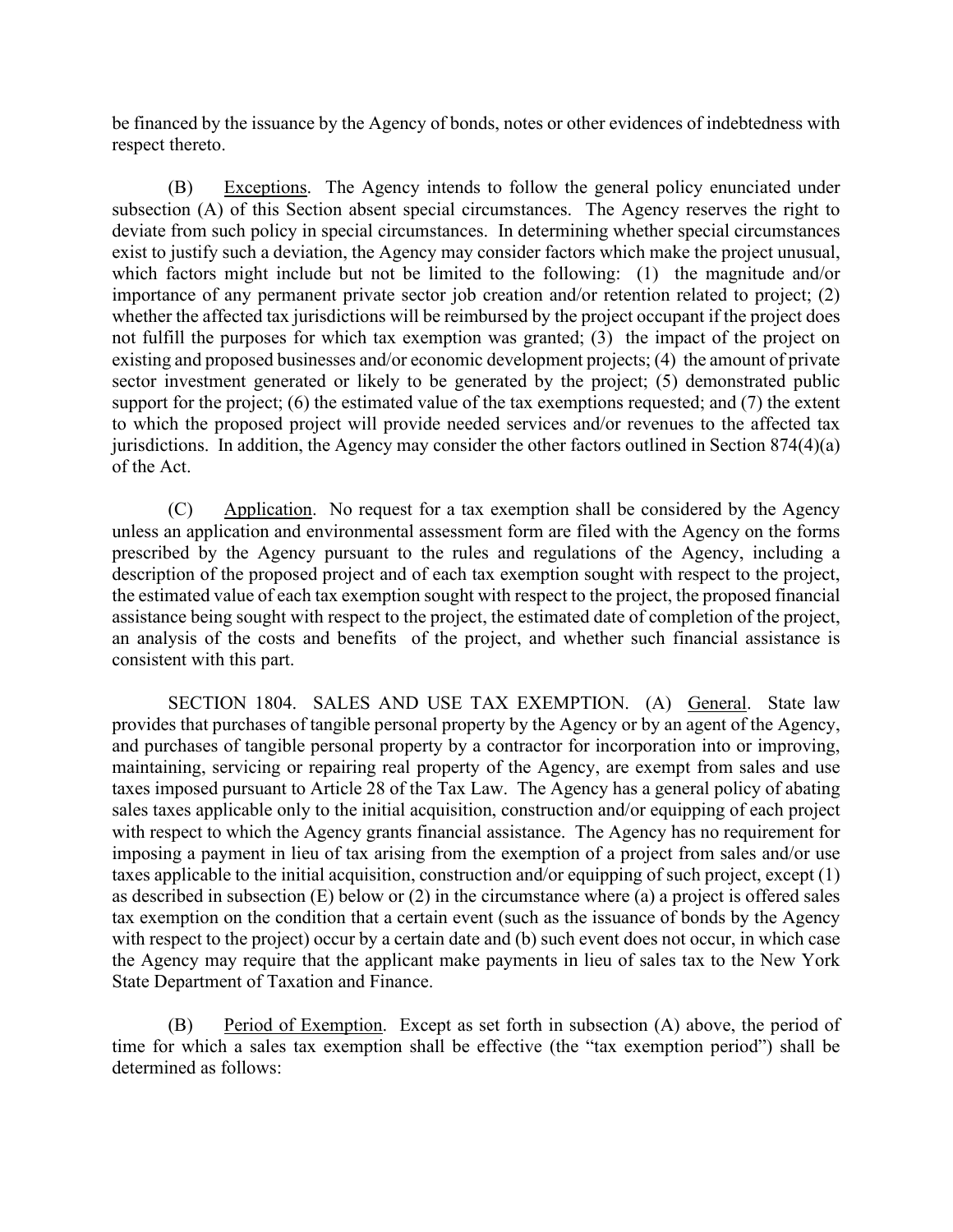(1) General. Unless otherwise determined by the Agency, the tax exemption for sales and use taxes shall be for the tax exemption period commencing with the issuance by the Agency of bonds, notes or other evidences of indebtedness with respect to the project and ending on the date of completion of the project.

(2) Early Commencement. The tax exemption period may, at the discretion of the Agency, commence earlier than the date of issuance by the Agency of the Agency's debt relating to the project, provided that (a) the Agency has complied with the requirements of Section 859-a of the Act, (b) the Agency thereafter adopts a resolution determining to commence such period earlier, said resolution to be substantially in the form of Appendix 18A attached hereto, (c) the applicant agrees to the conditions of such resolution and supplies to the Agency the materials required to be supplied to the Agency thereunder, and (d) the Chief Executive Officer of the Agency acknowledges satisfaction of all conditions to the granting of such tax exemption set forth in such resolution.

(3) Normal Termination. The tax exemption period will normally end upon the completion of the project. On construction projects, the parties shall agree on the estimated date of completion of the project, and the tax exemption shall cease on the earlier of (a) the actual date of completion of the project or (b) the date which is six (6) months after the estimated date of such project. On non-construction project, the parties shall agree on the estimated date of completion of the project, and the tax exemption shall cease on the earlier of (a) the actual date of completion of the project or (b) the date which is three (3) months after the estimated date of completion of the project. If the Agency and the applicant shall fail to agree on a date for completion of the project, the Agency shall on notice to the applicant make the determination on the basis of available evidence.

(4) Later Termination. The Agency, for good cause shown, may adopt a resolution extending the period for completion of the project and/or extending the tax exemption period.

(C) Items Exempted. The sales and use tax exemption granted by the Agency shall normally extend only to the following items acquired during the tax exemption period described in subsection (B) above:

(1) Items incorporated into the real property;

(2) Tangible personal property, including furniture, furnishings and equipment used to initially equip the project or otherwise forming part of the project, if purchased as agent of the Agency;

(3) The rental of tools and other items necessary for the construction and/or equipping of the project, if rented as agent of the Agency; and

(4) Office supplies, fuel and similar items consumed in the process of acquiring, constructing and/or equipping the project, if purchased as agent of the Agency.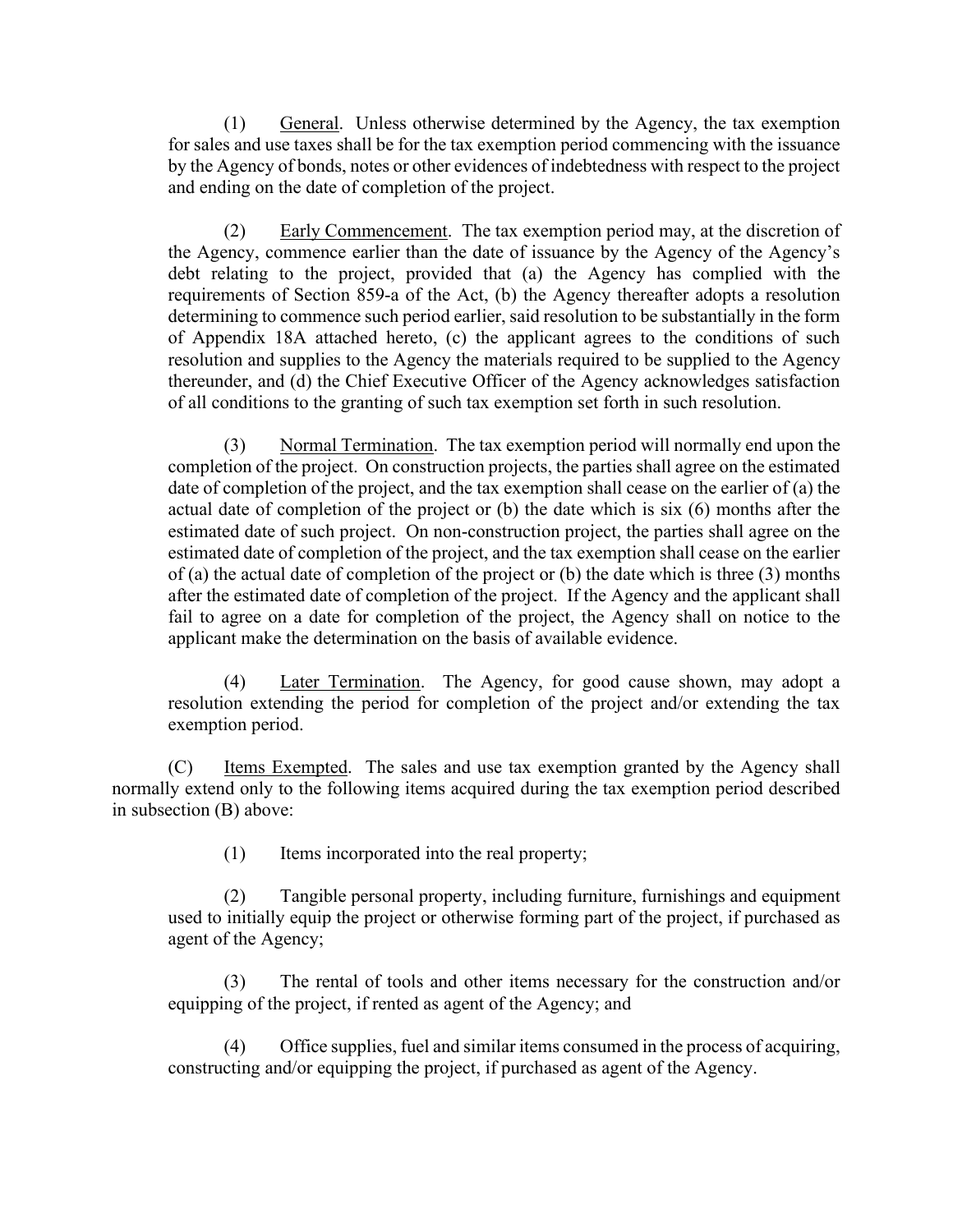(D) Items Not Exempted. A sales and use tax exemption shall not be granted for the following:

(1) purchases occurring beyond the tax exemption period described in subsection (B) above;

(2) repairs, replacements or renovations of the project, unless such repairs, replacements or renovations constitute major capital-type expenses approved by the Agency as a separate project in the manner contemplated by the Act; or

(3) operating expenses, unless such operating expenses constitute major capital-type expenses approved by the Agency as a separate project in the manner contemplated by the Act.

(E) Percentage of Exemption. Unless otherwise determined by resolution of the Agency, the sales and use tax exemption shall be equal to one hundred percent (100%) of the sales and/or use taxes that would have been levied if the project were not exempt by reason of the Agency's involvement in the project. If an exemption of less than one hundred percent (100%) is determined by the Agency, then the applicant shall be required to pay a PILOT to the Agency equal to the applicable percentage of sales and/or use tax liability not being abated. The Agency shall remit such PILOT within thirty (30) days of receipt by the Agency to the affected tax jurisdictions in accordance with Section 874(3) of the Act.

(F) Confirmation Letter. The final act of granting a sales and/or use tax exemption by the Agency shall be confirmed by the execution by an authorized officer of the Agency of a confirmation letter by the Agency. Such confirmation letter shall be in the form of either Appendix 18B (where the exemption is permanent, because the Agency is satisfied that any conditions precedent to such tax exemption, such as the issuance of bonds by the Agency, have been satisfied) or Appendix 18C (where such exemption is tentative, because there remain conditions precedent to such tax exemption which have not been satisfied). Each such confirmation letter shall describe the scope and term of the sales and use tax exemption being granted.

(G) Required Filings. The New York State Department of Taxation and Finance requires that proper forms and supporting material be filed with a vendor to establish a purchaser's entitlement to a sales tax exemption. For example, TSB-M-87(7) outlines the material that must be filed to establish entitlement to sales tax exemption as "agent" of the Agency. It is the responsibility of the applicant and/or project occupant to ensure that the proper documentation is filed with each vendor to obtain any sales tax exemptions authorized by the Agency.

(H) Required Reports and Records. Pursuant to Section 874(B), the applicant and/or project occupant is required to annually file with the New York State Department of Taxation and Finance a statement of the value of all sales and use tax exemptions claimed under the Act by the applicant and/or the project occupant and/or all agents, subcontractors and consultants thereof. The project documents shall require that (1) a copy of such statement will also be filed with the Agency and (2) that the project occupant shall maintain, for a period ending seven (7) years after the last purchase made under the sales and use tax exemption, and make available to the Agency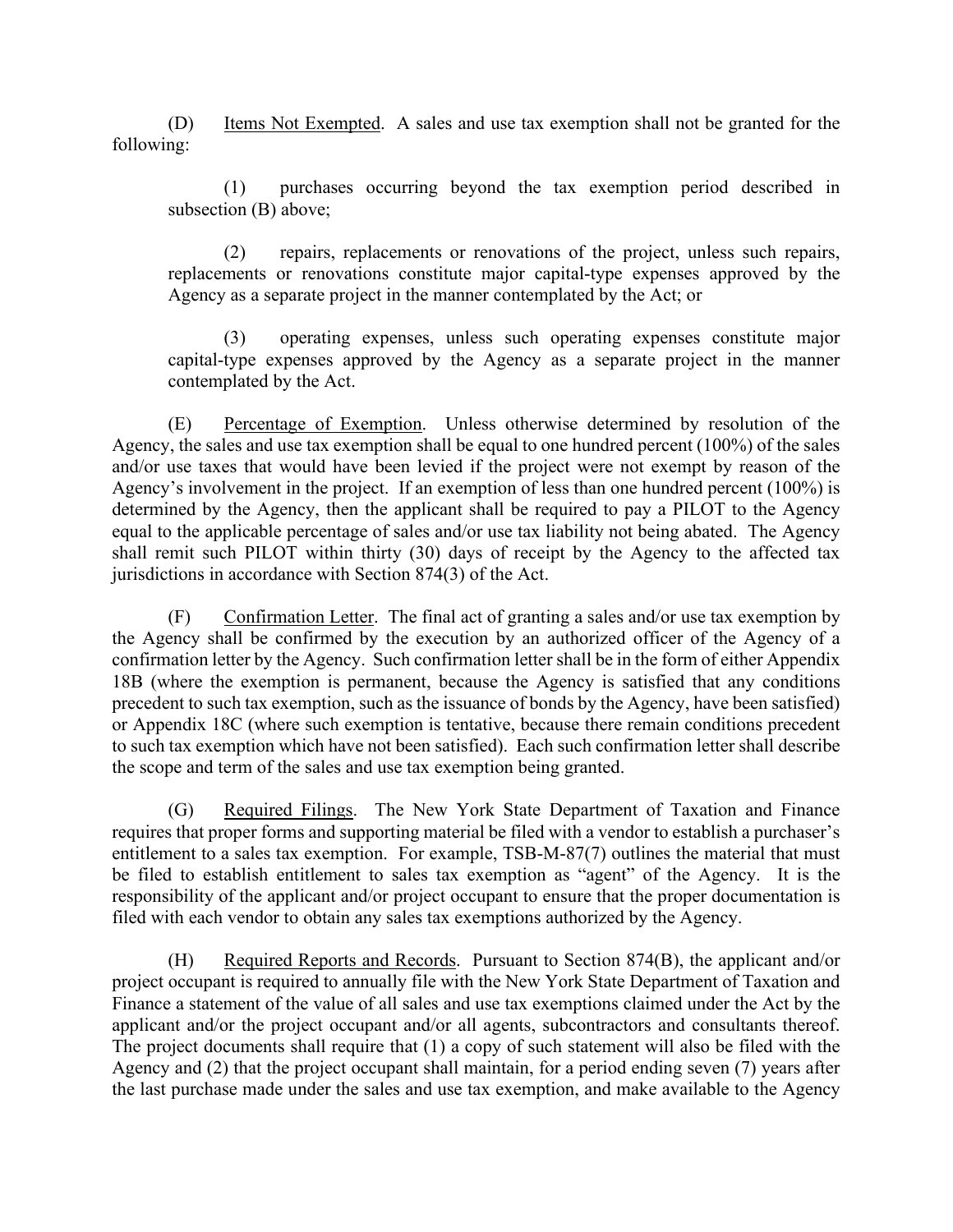at the request of the Agency, detailed records which shall show the method of calculating the sales and use tax exemption benefit granted by the Agency.

SECTION 1805. MORTGAGE RECORDING TAX EXEMPTION. (A) General. (1) State law provides that mortgages recorded by the Agency are exempt from mortgage recording taxes imposed pursuant to Article 11 of the Tax Law. The Agency has a general policy of abating mortgage recording taxes for the initial financing obtained from the Agency with respect to each project with respect to which the Agency issues debt which will be secured by a mortgage upon real property. In instances where the initial financing commitment provides for a construction financing of the Agency to be replaced by a permanent financing of the Agency immediately upon the completion of the project, the Agency's general policy is to abate the mortgage recording tax on both the construction financing and the permanent financing.

(2) Where the Agency has determined to approve a deviation in accordance with Section 1808 hereof with respect to the payment of real property taxes, the general policy of the Agency will be to require the applicant to pay the same mortgage recording taxes with respect to any mortgage as would have been payable had the Agency not been a party to said mortgage. Such mortgage recording taxes are payable to the County Clerk of the County, who shall in turn distribute same in accordance with law.

(B) Refinancing. In the event that the Agency retains title to a project, it is the general policy of the Agency to abate mortgage recording taxes on any debt issued by the Agency for the purpose of refinancing prior debt issued by the Agency, and on any modifications, extensions and renewals thereof, so long as the Agency fees relating to the same have been paid.

(C) Non-Agency Projects. In the event that the Agency does not hold title to a project, it is the policy of the Agency not to join in a mortgage relating to that project and not to abate any mortgage recording taxes relating to that project.

(D) Non-Agency Financings. Occasionally, a situation will arise where the Agency holds title to a project, the project occupant needs to borrow money for its own purposes (working capital, for example), and the lender will not make the loan to the project occupant without obtaining a fee mortgage or leasehold mortgage, if applicable, as security. In such instances, the policy of the Agency is to consent to the granting of such mortgage and to join in such mortgage, so long as the following conditions are met:

(1) the documents relating to such proposed mortgage make it clear that the Agency is not liable on the debt, and that any liability of the Agency on the mortgage is limited to the Agency's interest in the project;

(2) the granting of the mortgage is permitted under any existing documents relating to the project, and any necessary consents relating thereto have been obtained by the project occupant; and

(3) the payment of the Agency fee relating to the same.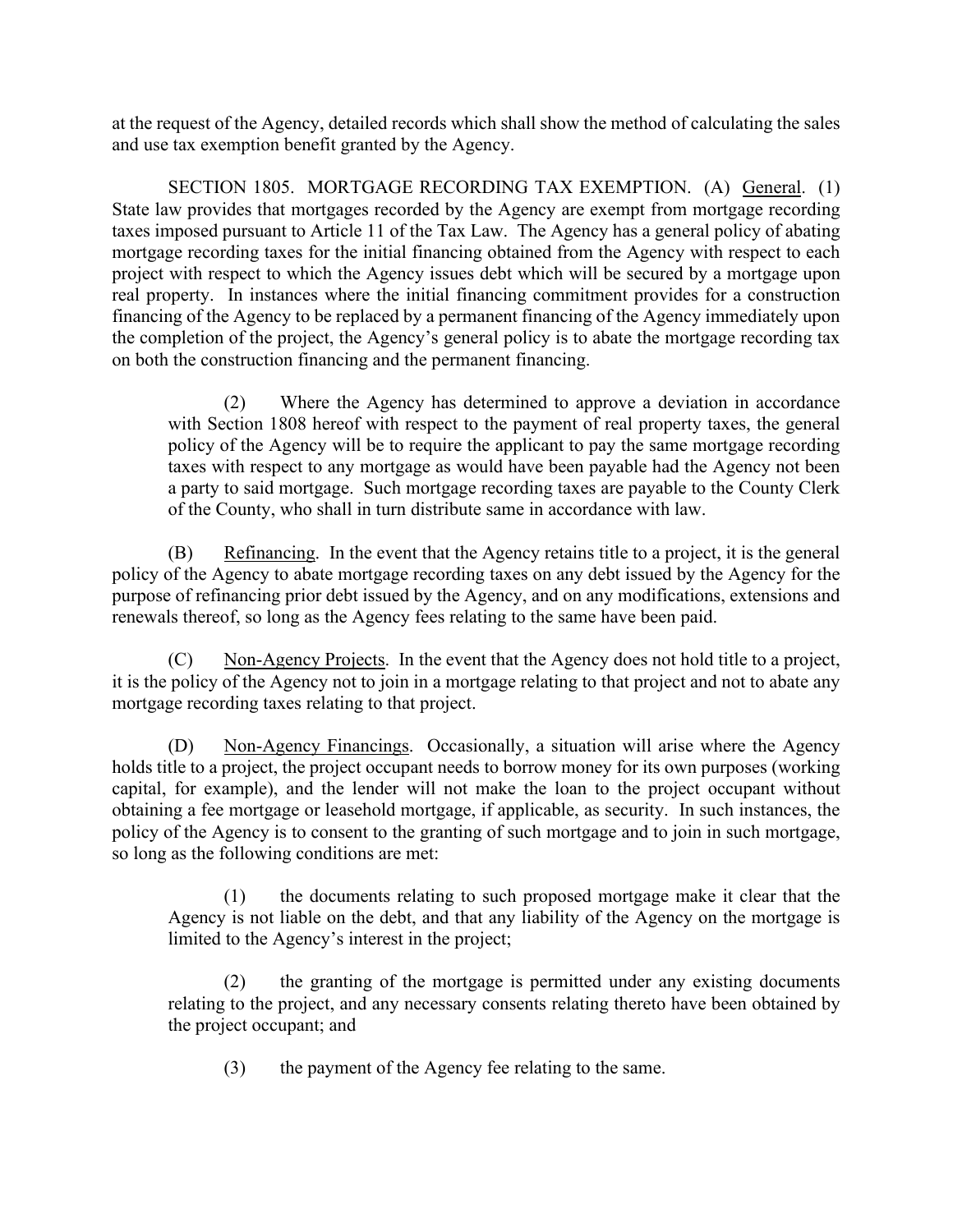(E) Exemption Affidavit. The act of granting mortgage recording tax exemption by the Agency is confirmed by the execution by an authorized officer of the Agency of an exemption affidavit relating thereto. A sample exemption affidavit is attached to Appendix 18D.

(F) PILOT Payments. If the Agency is a party to a mortgage that is not to be granted a mortgage recording tax exemption by the Agency (a "non-exempt mortgage"), then the applicant and/or project occupant or other person recording same shall pay the same mortgage recording taxes with respect to same as would have been payable had the Agency not been a party to said mortgage (the "normal mortgage tax"). Such mortgage recording taxes are payable to the County Clerk of the County, who shall in turn distribute same in accordance with law. If for any reason a non-exempt mortgage is to be recorded and the Agency is aware that such non-exempt mortgage may for any reason be recorded without the payment of the normal mortgage tax, then the Agency shall prior to executing such non-exempt mortgage collect a PILOT equal to the normal mortgage tax and remit same within thirty (30) days of receipt by the Agency to the affected tax jurisdiction in accordance with Section 874(3) of the Act.

SECTION 1806. REAL ESTATE TRANSFER TAXES. (A) Real Estate Transfer Tax. Article 31 of the Tax Law provides for the imposition of a tax upon certain real estate transfers. Section 1405(b)(2) of the Tax Law provides that transfers into the Agency are exempt from such tax, and the New York State Department of Taxation and Finance has ruled that transfers of property by the Agency back to the same entity which transferred such property to the Agency are exempt from such tax. The general policy of the Agency is to impose no payment in lieu of tax upon any real estate transfers to or from the Agency.

(B) Required Filings. It shall be the responsibility of the applicant and/or project occupant to ensure that all documentation necessary relative to the real estate transfer tax are timely filed with the appropriate officials.

SECTION 1807. REAL ESTATE TAX EXEMPTION. (A) General. Pursuant to Section 874 of the Act and Section 412-a of the Real Property Tax Law, property owned by or under the jurisdiction or supervision or control of the Agency is exempt from general real estate taxes but not exempt from special assessments and special ad valorem levies. However, it is the general policy of the Agency that, notwithstanding the foregoing, every non-governmental project will be required to enter into a payment in lieu of tax agreement (a "PILOT Agreement"), either separately or as part of the project documents. Such PILOT Agreement shall require payment of PILOT payments in accordance with the provisions set forth below.

(B) PILOT Requirements. (1) Unless the applicant and/or project occupant and the Agency shall have entered into a PILOT Agreement acceptable to the Agency, the project documents shall provide that the Agency will not file a New York State Department of Taxation and Finance, Division of Equalization and Assessment Form EA-412-a (an "Exemption Form") with respect to the project, and the project documents shall provide that the applicant and/or the project occupant shall be required to make PILOT payments in such amounts as would result from taxes being levied on the project by the taxing jurisdictions if the project were not owned by or under the jurisdiction or supervision or control of the Agency. The project documents shall provide that, if the Agency and the applicant and/or project occupant have entered into a PILOT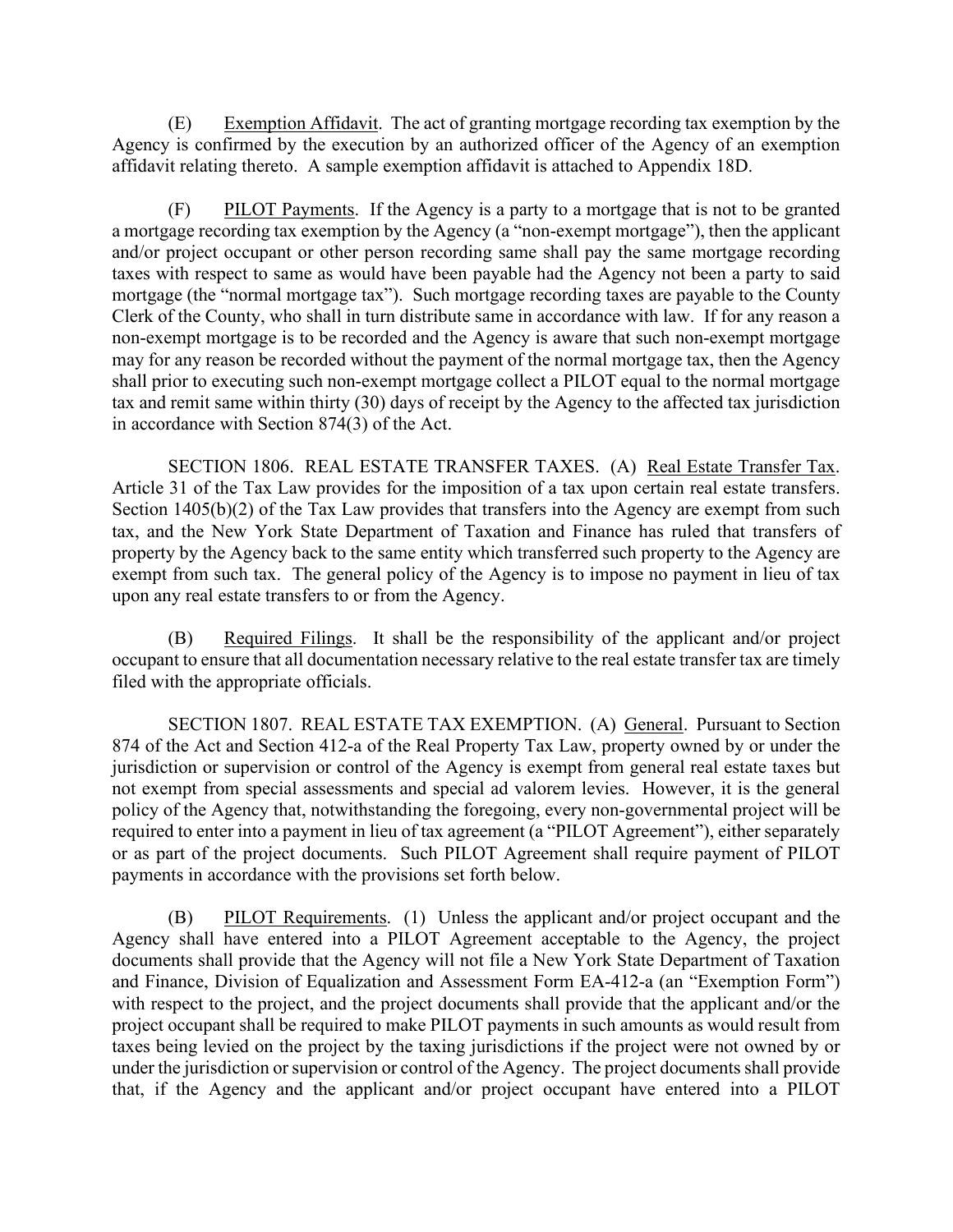Agreement, the terms of the PILOT Agreement shall control the amount of PILOT payments until the expiration or sooner termination of such agreement.

(2)(a) The Agency has adopted an Urban Reinvestment Tax Incentive Program (the "Urban Incentive Program"). An applicant will be considered for participation in the Urban Incentive Program by the Agency upon satisfaction of the conditions described in Appendix E attached hereto. In order to be considered for the Urban Incentive Program, the applicant must complete the Agency's Urban Incentive Program application.

(b) After completion of the Urban Incentive Program application, the applicant should submit the application to the Agency. The Agency shall make a determination based on the application whether the applicant is eligible for the Urban Incentive Program.

(C) Pilot Agreement. Unless otherwise determined by resolution of the Agency, all PILOT Agreements shall satisfy the following general conditions:

(1) Amount of Abatement: (a) The general policy of the Agency is to not provide the applicant and/or project occupant with any abatement other than abatements allowed under Section 485-b of the Real Property Tax Law and applicable ordinances and local laws of the City of Albany (currently known as the "Commercial and Industrial Incentive Board of the City of Albany"). Accordingly, the amount of any PILOT payment would equal the amount of taxes that would be levied on the project by the taxing jurisdictions if the project were not owned by or under the jurisdiction or supervision or control of the Agency.

(b)(i) In circumstances where the applicant has complied with the requirements contained in Section  $1807(B)(2)$  hereof regarding the Urban Reinvestment Tax Incentive Program and the Agency has determined that the applicant is eligible for the Urban Reinvestment Incentive Program, the amount of abatement provided under the PILOT Agreement shall be described as follows:

| Year           | Percentage Abatement |
|----------------|----------------------|
|                | 100%                 |
| $\overline{2}$ | 100%                 |
| 3              | 100%                 |
| 4              | 100%                 |
| 5              | 100%                 |
| 6              | 100%                 |
|                | 100%                 |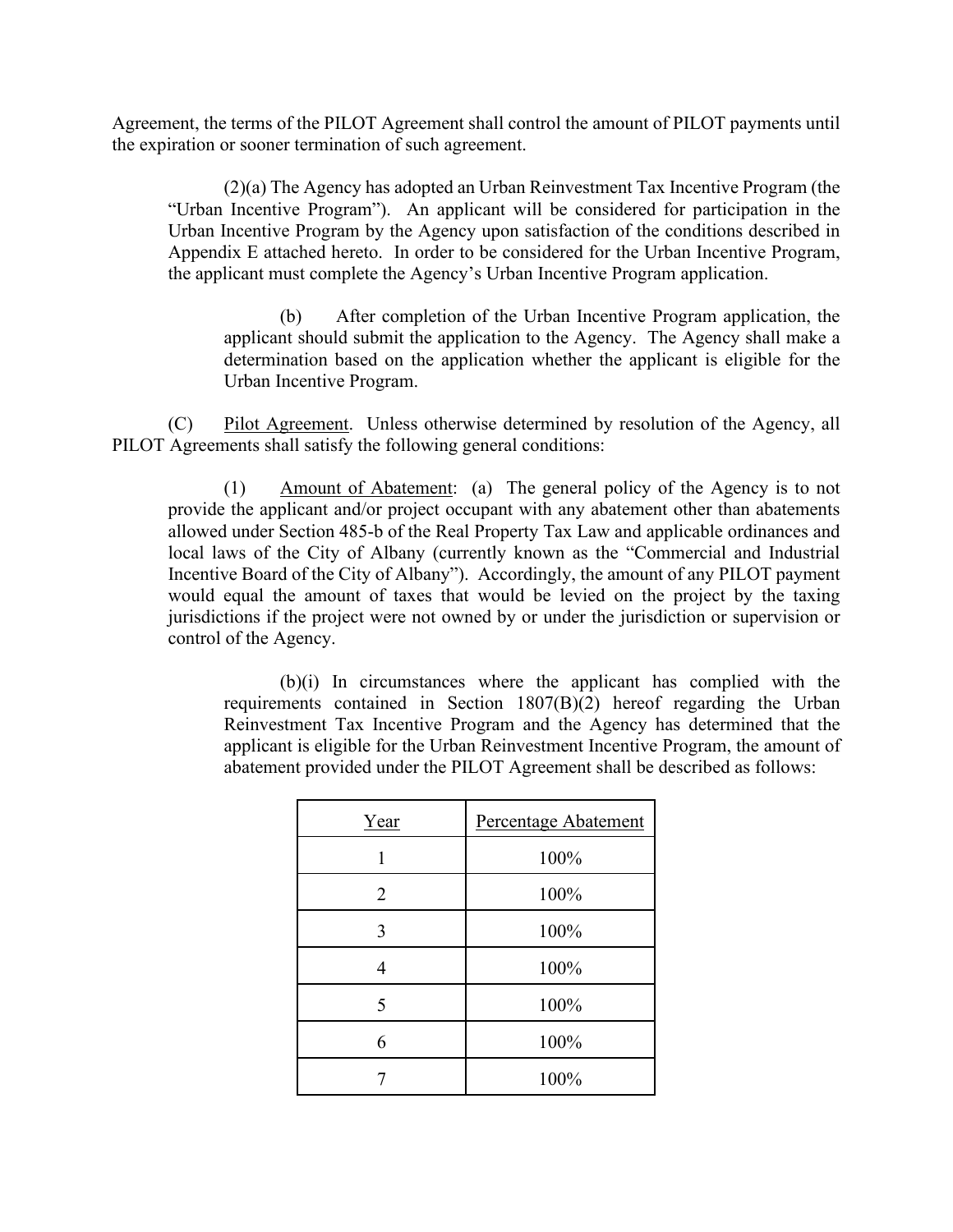|                   | 75%   |
|-------------------|-------|
| ч                 | 50%   |
| 10                | 25%   |
| 11 and thereafter | $0\%$ |

(ii) The abatement schedule described above will be applied against the increase in assessed value due to the project proposed by the applicant. There will be no diminution of existing real property taxes being paid prior to the undertaking of the proposed project.

(c) Notwithstanding anything herein to the contrary, if the project consists of an affordable housing project, the applicant shall make annual payments in lieu of property taxes pursuant to the PILOT Agreement with respect to the project as follows:

(i) An amount equal to ten percent (10%) of the shelter rents (rents, excluding the component thereof, if any, attributable to energy and utility costs paid by the applicant) payable by the tenants in connection with the housing project. Tenant paid rents generated by the housing project shall include rent supplements and subsidies received from the federal government, the State, or a municipality on behalf of such tenants.

(ii) The amounts payable under the PILOT Agreement with respect to the housing project shall be  $(x)$  payable at the times normal taxes are billed and collected, and (y) allocated among the affected tax jurisdictions in proportion to the tax rates of such affected tax jurisdictions in accordance with Section 858(15) of the Act.

(2) Special District Taxes. As indicated above, the Agency is not exempt from special assessments and special ad valorem levies, and accordingly these amounts are not subject to abatement by reason of ownership of the Project by the Agency. The PILOT Agreement shall make this clear and shall require that all such amounts be directly paid by the applicant and/or the project occupant.

(3) Payee. Unless otherwise determined by resolution of the Agency, all PILOT payments payable to an affected tax jurisdiction shall be assessed, billed and collected directly by the same officials which assess, bill and collect normal taxes levied by such affected tax jurisdiction. Pursuant to Section 874(3) of the Act, such PILOT payments shall be remitted to each affected tax jurisdiction within thirty (30) days of receipt.

(4) Enforcement. (a) An affected tax jurisdiction which has not received a PILOT payment due to it under a PILOT Agreement may exercise its remedies under Section 874(6) of the Act. In addition, such affected tax jurisdiction may petition the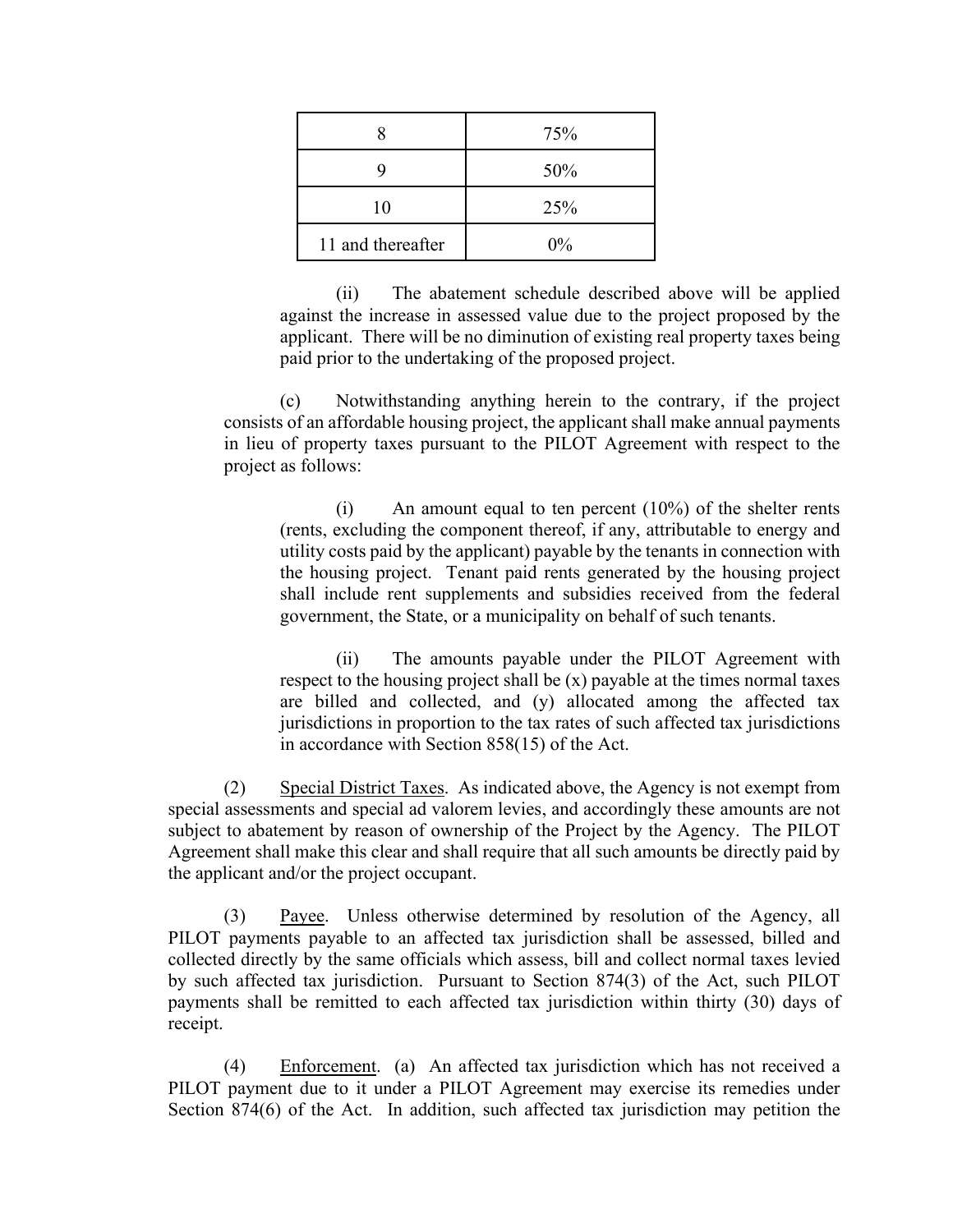Agency to exercise whatever remedies that the Agency may have under the project documents to enforce payment and, if such affected tax jurisdiction indemnifies the Agency and agrees to pay the Agency's costs incurred in connection therewith, the Agency may take action to enforce the PILOT Agreement.

(b) In addition, where the Agency has entered into a PILOT Agreement granting an applicant a real property tax abatement under the Urban Reinvestment Incentive Program, failure by the applicant to comply with the terms of the Urban Reinvestment Tax Incentive Program, including, but not limited to, the filing of the annual affidavits described in the Urban Reinvestment Incentive Program Application or the creation or retention of the jobs described in the Application, may result, in the discretion of the Agency, in the termination of the real property tax abatement provided under the Program and the conveyance of the project from the Agency to the Company. Upon such conveyance, the Company will then be responsible for the payment of normal real property taxes with respect to the project.

(D) Required Filings. As indicated in subsection (B) above, pursuant to Section 874 of the Act and Section 412-a of the Real Property Tax Law, no real estate tax exemption with respect to a particular project shall be effective until an exemption form is filed with the assessor of each county, city, town, village and school district in which such project is located (each, a "Taxing Jurisdiction"). Once an exemption form with respect to a particular project is filed with a particular Taxing Jurisdiction, the real property tax exemption for such project does not take effect until (1) a tax status date for such Taxing Jurisdiction occurs subsequent to such filing, (2) an assessment roll for such Taxing Jurisdiction is finalized subsequent to such tax status date, (3) such assessment roll becomes the basis for the preparation of a tax roll for such Taxing Jurisdiction, and (4) the tax year to which such tax roll relates commences.

(E) Real Property Appraisals. Since the policy of the Agency stated in subsection  $(C)(1)$  is to base the value of a project for payment in lieu of tax purposes on a valuation of such project performed by the Assessor of the City, normally a separate real property appraisal is not required. However, the Agency may require the submission of a real property appraisal if (1) the assessor of any particular Taxing Jurisdiction requires one or (2) if the valuation of the project for payment in lieu of tax purposes is based on a value determined by the applicant or by someone acting on behalf of the applicant, rather than by an assessor for a Taxing Jurisdiction or by the Agency. If the Agency requires the submission of a real property appraisal, such appraisal shall be prepared by an independent MAI certified appraiser acceptable to the Agency.

SECTION 1808. PROCEDURES FOR DEVIATION. (A) General. In the case where the Agency shall determine that any policy of the Agency as herein established is inappropriate or unfair, the Agency may determine:

(1) the amount of the tax exemption, the amount and nature of the PILOT, the duration of the exemption and of the PILOT and whether or not an exemption of any kind shall be granted and shall impose such terms and conditions as shall be just and proper; and